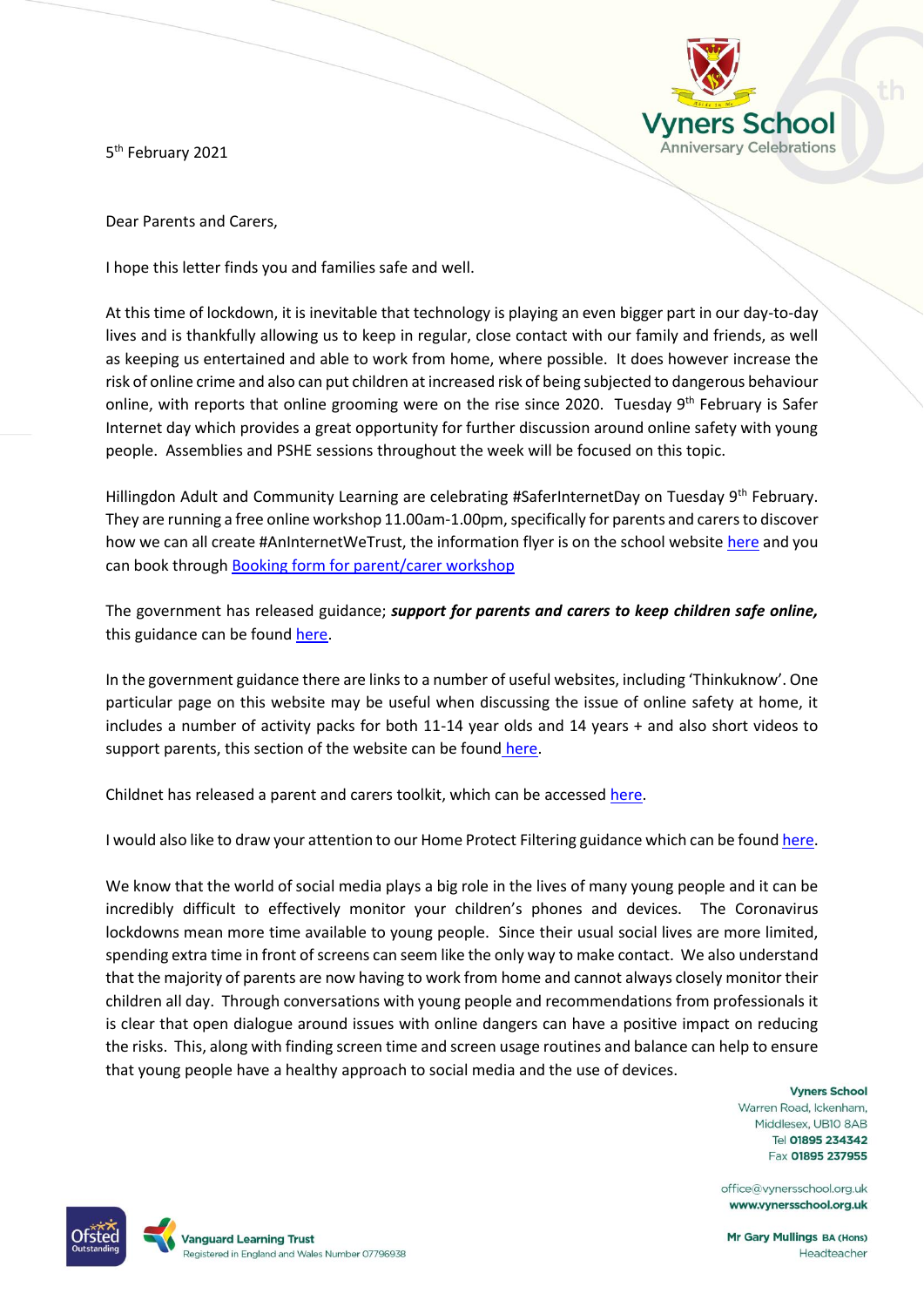The world of social media is ever changing and progress in this area seems to be rapid. Here are some helpful sites that give up to date information about apps and social media:

<https://www.net-aware.org.uk/> <https://www.nspcc.org.uk/keeping-children-safe/online-safety> <https://www.saferinternet.org.uk/advice-centre/parents-and-carers>

Below we have collated information on the most popular apps used by young people to hopefully help support you whilst having conversations with your children.

| App/Site      | <b>Useage</b>                                                                 | <b>Age Restriction</b>  |
|---------------|-------------------------------------------------------------------------------|-------------------------|
| Snapchat      | Photosharing (including editing)<br>Messaging<br><b>Social Networking</b>     | 13                      |
| YouTube       | Social video platform                                                         | 13 (to have an account) |
| Instagram     | Photosharing (including editing)<br>Messaging<br><b>Social Networking</b>     | 13                      |
| <b>TikTok</b> | Creation of music and video clips<br>(including editing)<br>Social Networking | 13                      |
| WhatsApp      | Messaging                                                                     | 16                      |
| Twitter       | <b>Social Networking</b>                                                      | 13                      |
| Discord       | Free voice and text app used mostly<br>whilst online gaming                   | 13                      |

We are also aware that there are a range of real-time face-to-face communication apps that are being used extensively at the moment such as FaceTime, Skype, Zoom and Houseparty. These have a range of differing age requirements, yet all carry the same risks to young people.

| App/Site   | <b>Age Restriction</b> |
|------------|------------------------|
| FaceTime   | No age - just Apple ID |
| Skype      | 13                     |
| Zoom       | 16                     |
| Houseparty | 13                     |

I appreciate there is a lot of information in this letter, however hopefully you will find it a useful resource that you can continue to refer to.